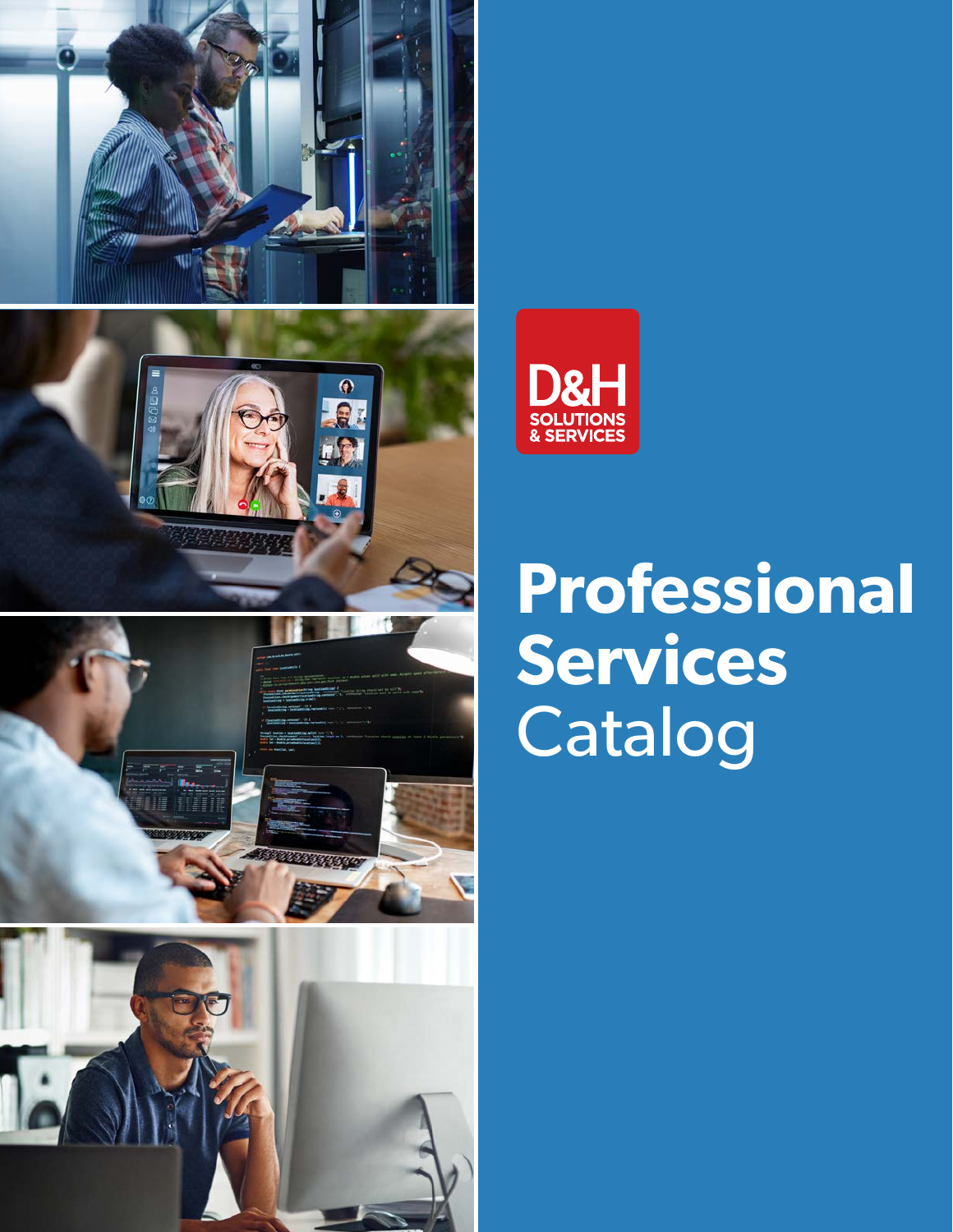

## **Contents**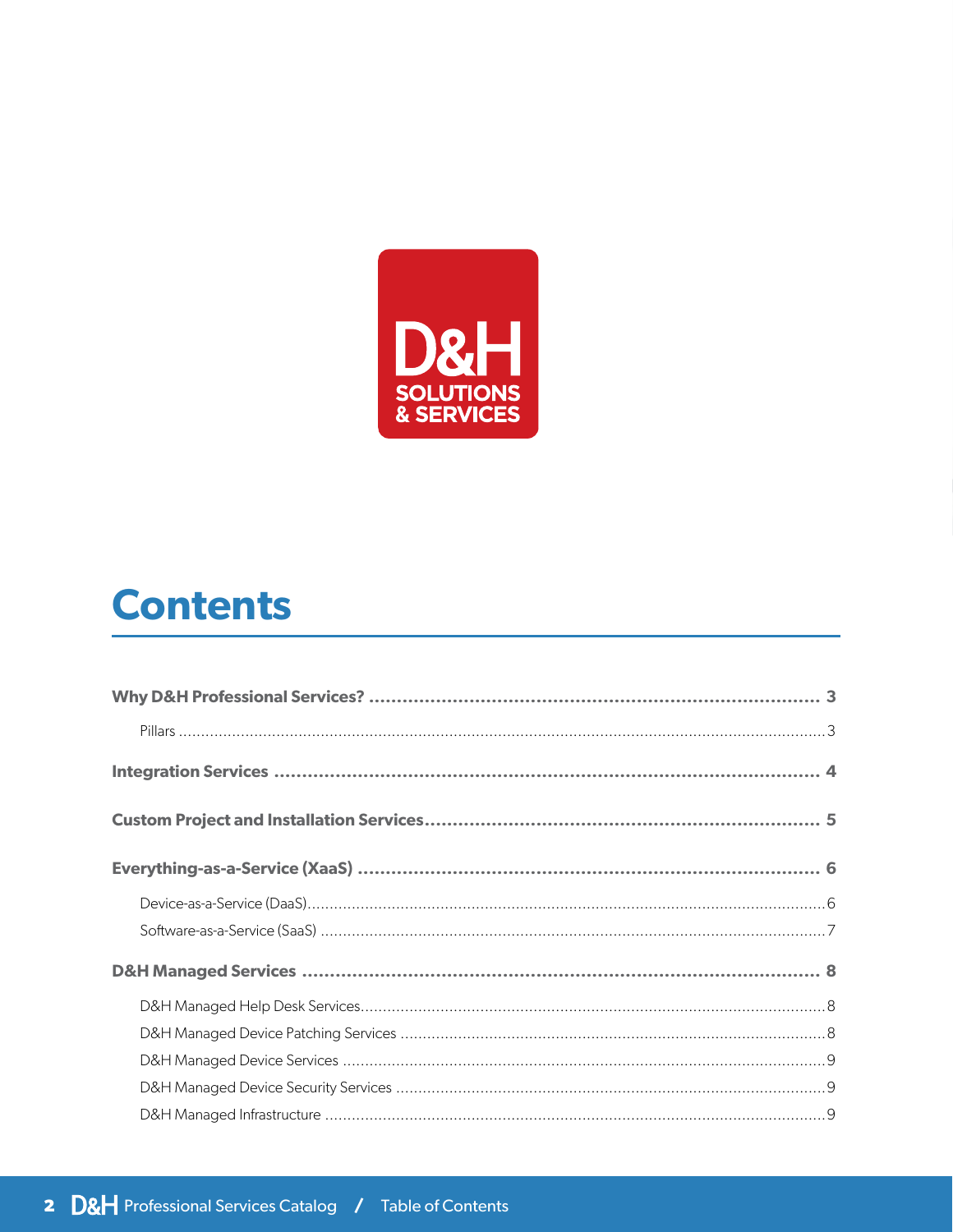## <span id="page-2-0"></span>**Why D&H Professional Services?**

D&H Professional Services offer comprehensive end-to-end solutions to help supplement your existing expertise. Our robust services portfolio provides added value through deep industry expertise, national reach, and on-demand resources to create customer loyalty and enhance profitability. Our focus to design and manage solutions to expand our partners capabilities can impact organic growth, produce new profitable revenue streams, and act as your differentiator in a highly competitive market. Offering a full solution can offset low hardware margins and promote a healthy margin mix. Leverage D&H Professional Services to expand your company's capabilities by augmenting your services practice with our team of experts!



Contact [ProServices@dandh.com](mailto:ProServices@dandh.com) or visit [www.dandh.com/Services.](http://www.dandh.com/DHSS)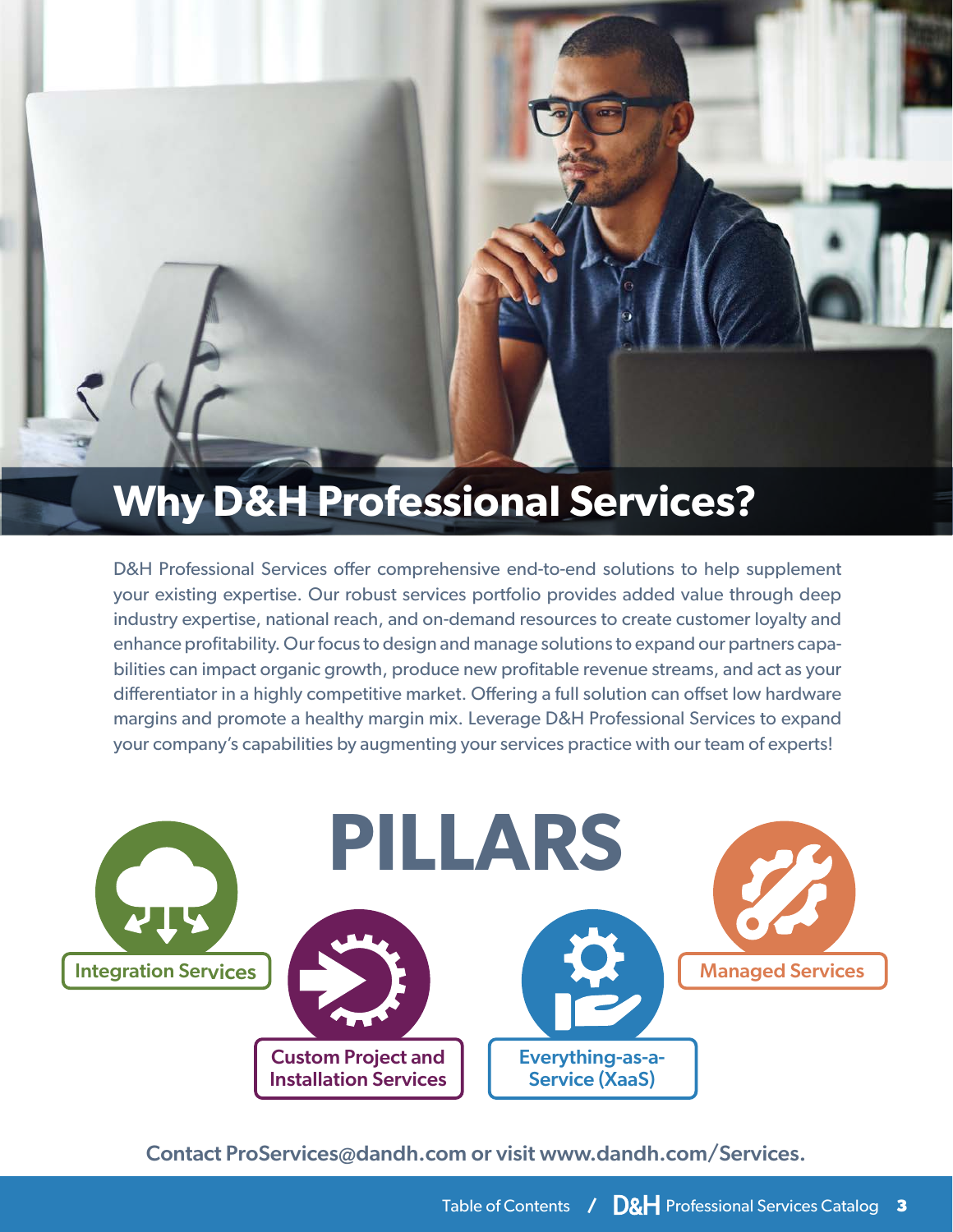<span id="page-3-0"></span>

## **Integration Services**



As the transformation from onsite to online continues to be the common means of working and learning, technology needs to be delivered to remote workers and educators as quickly and effectively as possible. D&H Integration Services provide customers with turnkey solutions that are shipped directly from our state-of-the-art integration center. You can augment capacity, eliminate additional shipping costs, and deliver out-of-the-box product to your customers.

- White Glove Chrome Enrollment & Zero Touch
- Microsoft Autopilot Imaging and Application Deployment
- Custom Microsoft Imaging
- Asset Tagging and Reporting
- Custom Labeling
- Laser Etching Logo and Messaging
- Custom Logo Design
- Application Integration
- High-touch Project Staging and Kitting
- Hardware and Software Configuration
- Green Shipping and Waste Removal
- Computer Memory Upgrade

## Contact [ProServices@dandh.com](mailto:ProServices@dandh.com) or visit [www.dandh.com/Services.](http://www.dandh.com/DHSS)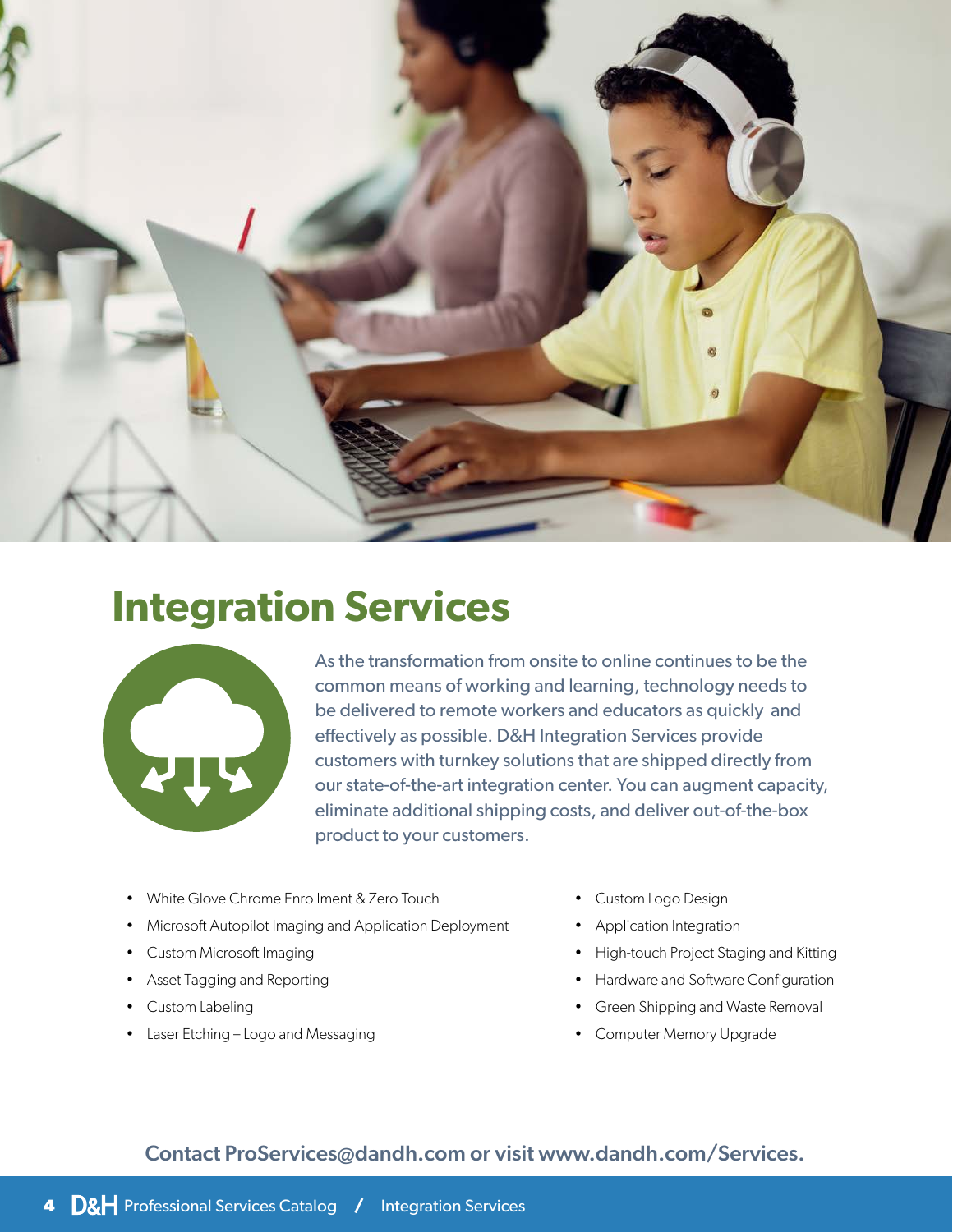## <span id="page-4-0"></span>**Custom Project and Installation Services**



D&H understands that every business has its own set of unique challenges. That's why we provide our partners with solutions that will meet your specific needs with our Custom Projects and Nationwide Installation Services. Our industry experts and certified technology specialists can build custom solutions for any business need.

#### Custom Services:

- Software and Cloud Migrations
- Application Deployment
- Hardware and Software Configurations
- Data Center Networking
- Virtualization
- Connectivity
- Mobility and Customized Statements of Work (SOW)

#### Consulting and Assessments:

- Services
	- · Security
	- · Networking
	- · Datacenter
	- · Connectivity
	- · Unified Communications
- Consulting on technologies including:
	- · Microsoft Azure
	- · Cisco
	- · Google Chrome

#### Onsite Technology Install and Break/Fix:

- Multi-site Deployments
- Rack and Stack
- Site Surveys
- ProAV Design and Installation
- Break/Fix Remediation



## Contact [ProServices@dandh.com](mailto:ProServices@dandh.com) or visit [www.dandh.com/Services.](http://www.dandh.com/DHSS)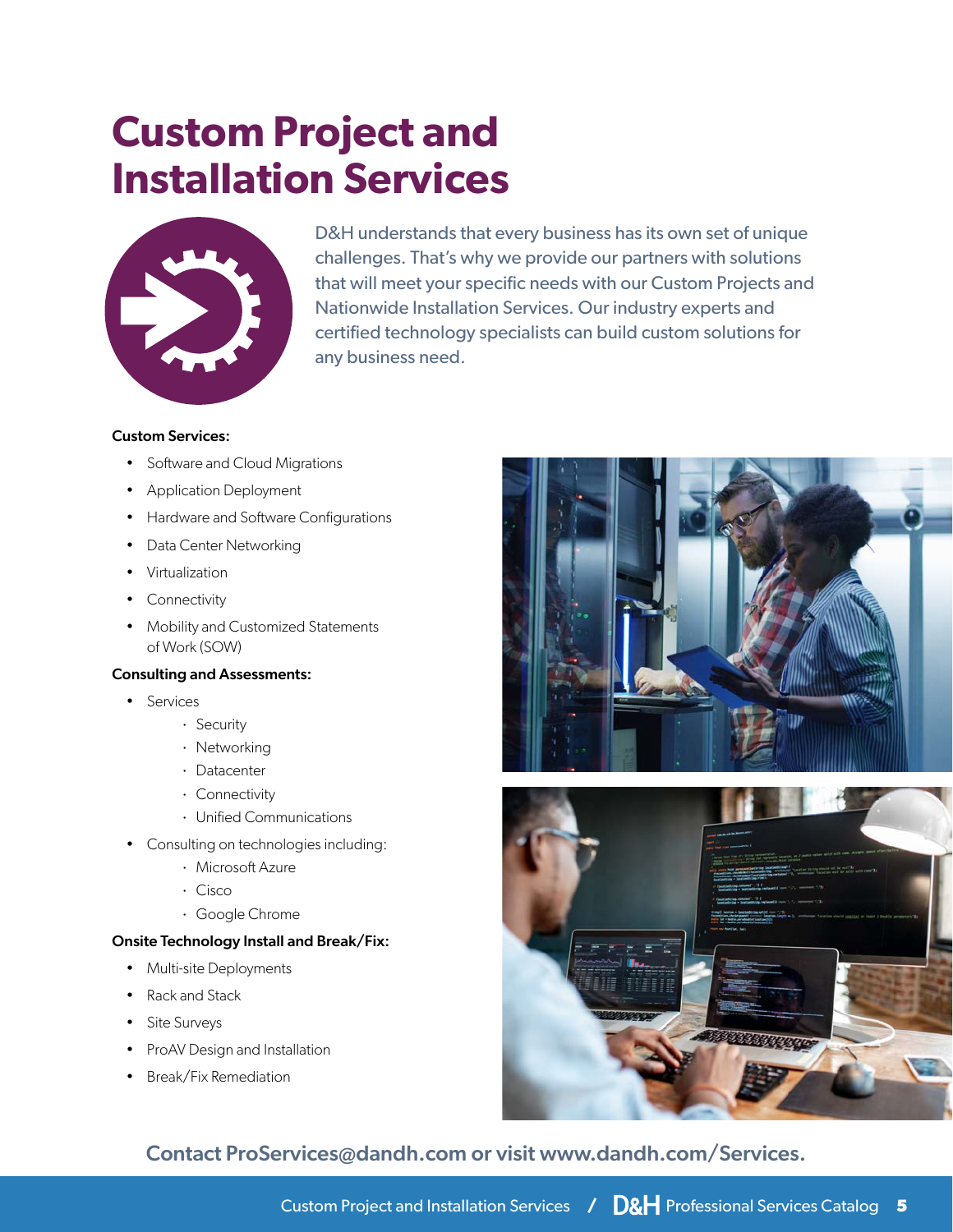<span id="page-5-0"></span>

## **Everything-as-a-Service (XaaS)**



Are you ready to scale your business through technology enablement, recurring revenue streams and optimized costs? Then now is the perfect time to provide your clients with Everything-as-a-Service (XaaS). By bundling hardware, software, and managed services, you can build customizable and comprehensive solutions for your clients that guarantee a recurring revenue stream.

Device-as-a-Service (DaaS) **+** Software-as-a-Service (SaaS) **+** Managed Services

**= XaaS**

Contact CloudSolutions[@dandh.com](mailto:DaaS@dandh.com) or visit [www.dandh.com/C](http://www.dandh.com/daas)loud for more information.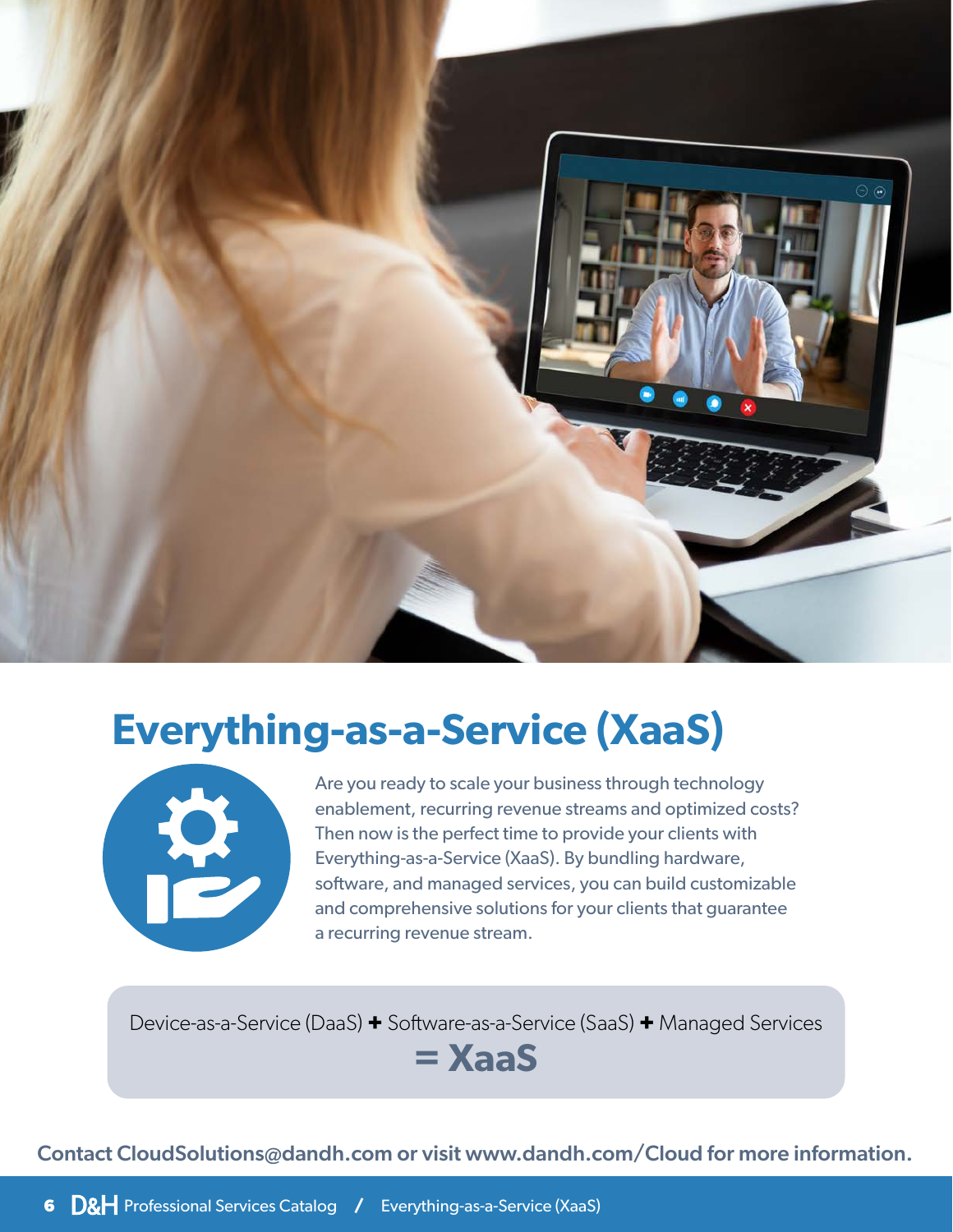## <span id="page-6-0"></span>Device-as-a-Service (DaaS)

#### Selection of Devices

- Tablets
- $2-in-1$
- Laptops and Notebooks
- Workstations
- Desktops

#### Modern PC Refresh

- Built-in to program
- Empowering profitability
- Increases customer satisfaction and retention
- More secure work
- Increased performance
- Reduced cost

#### White Glove Services

- Imaging and asset tagging
- Chrome White Glove
- Windows Autopilot
- On-Site Device Deployment
- On-Site Device Decommission

#### End-to-End Lifecycle Support

- 24/7 Technical Support
- Break/Fix and Replacement
- On-Site Maintenance

#### Value Optimization

- Device purchasing as an Operating Expense (OPEX)
- Single Contract, per device monthly cost
- 24 or 36-month terms
- Planning and procurement
- Workforce flexibility
- Built-in Refreshes

## Software-as-a-Service (SaaS)

- Migration
- Virtual Desktop
- Backup & Archiving
- Unified Communications
- Business Applications
- Connectivity
- Endpoint Security
- Collaboration



Contact [ProServices@dandh.com](mailto:ProServices@dandh.com) or visit [www.dandh.com/Cloud](http://www.dandh.com/cloud) for more information.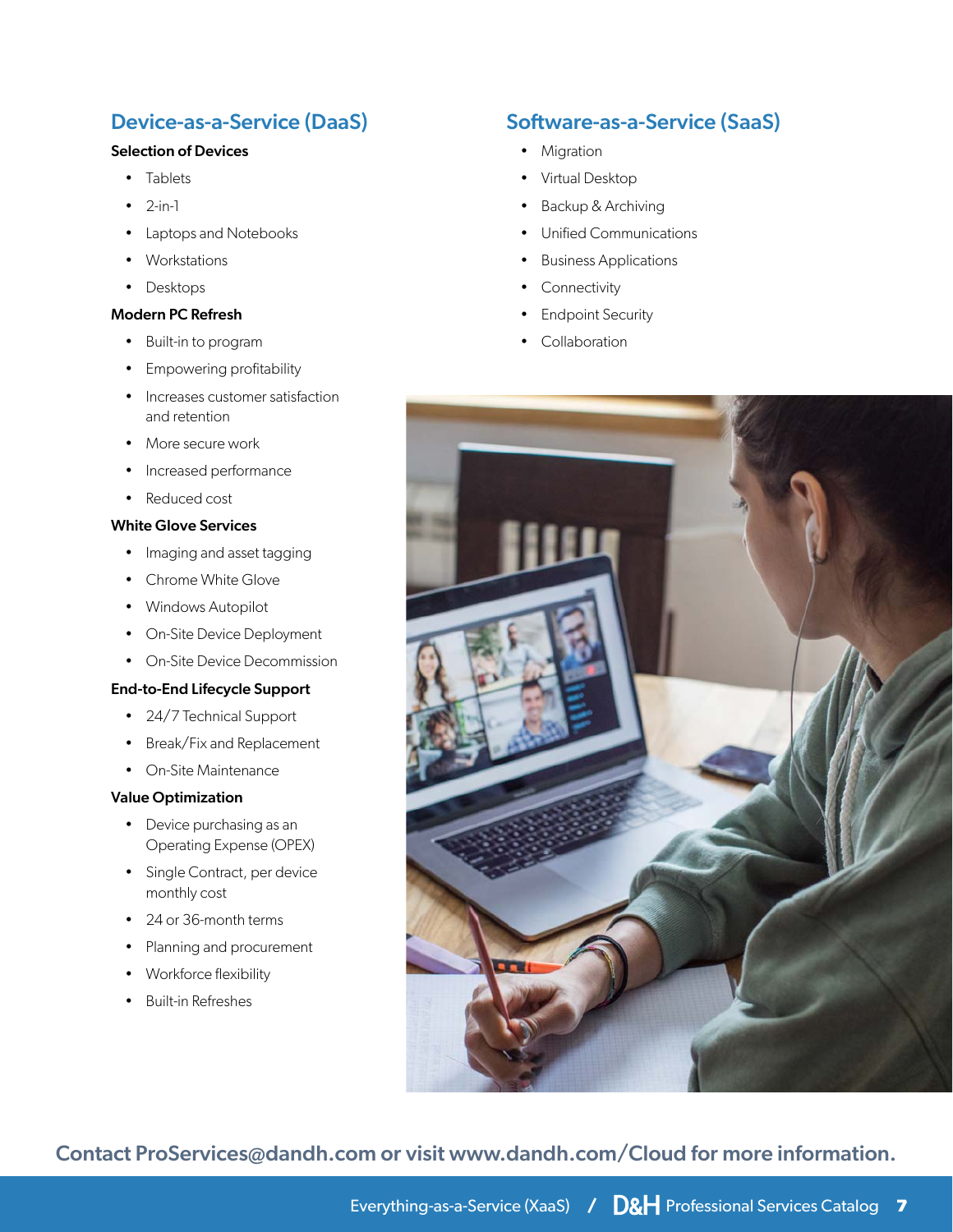<span id="page-7-0"></span>

## **D&H Managed Services**



Be the single source for all your client's managed service needs. Organizations are looking for ways to increase efficiency, provide better security, and reduce expenses on costly business operations and infrastructure. Our team of industry experts are ready to provide your clients with the tools and services they need to work efficiently and safely from anywhere.

### D&H Managed Help Desk Services

### *Unlimited Expert Support to Enable Work from Anywhere*

The D&H Managed Help Desk Service offers 24/7 real-time assistance for end users. Our team of technology experts will provide unlimited technical support and training, install and configure antivirus software, diagnose and remove viruses, and more. Simply call or chat and we'll provide on-demand support to help solve technical issues.



## Contact [ProServices@dandh.com](mailto:ProServices@dandh.com) or visit [www.dandh.com/Services.](http://www.dandh.com/DHSS)